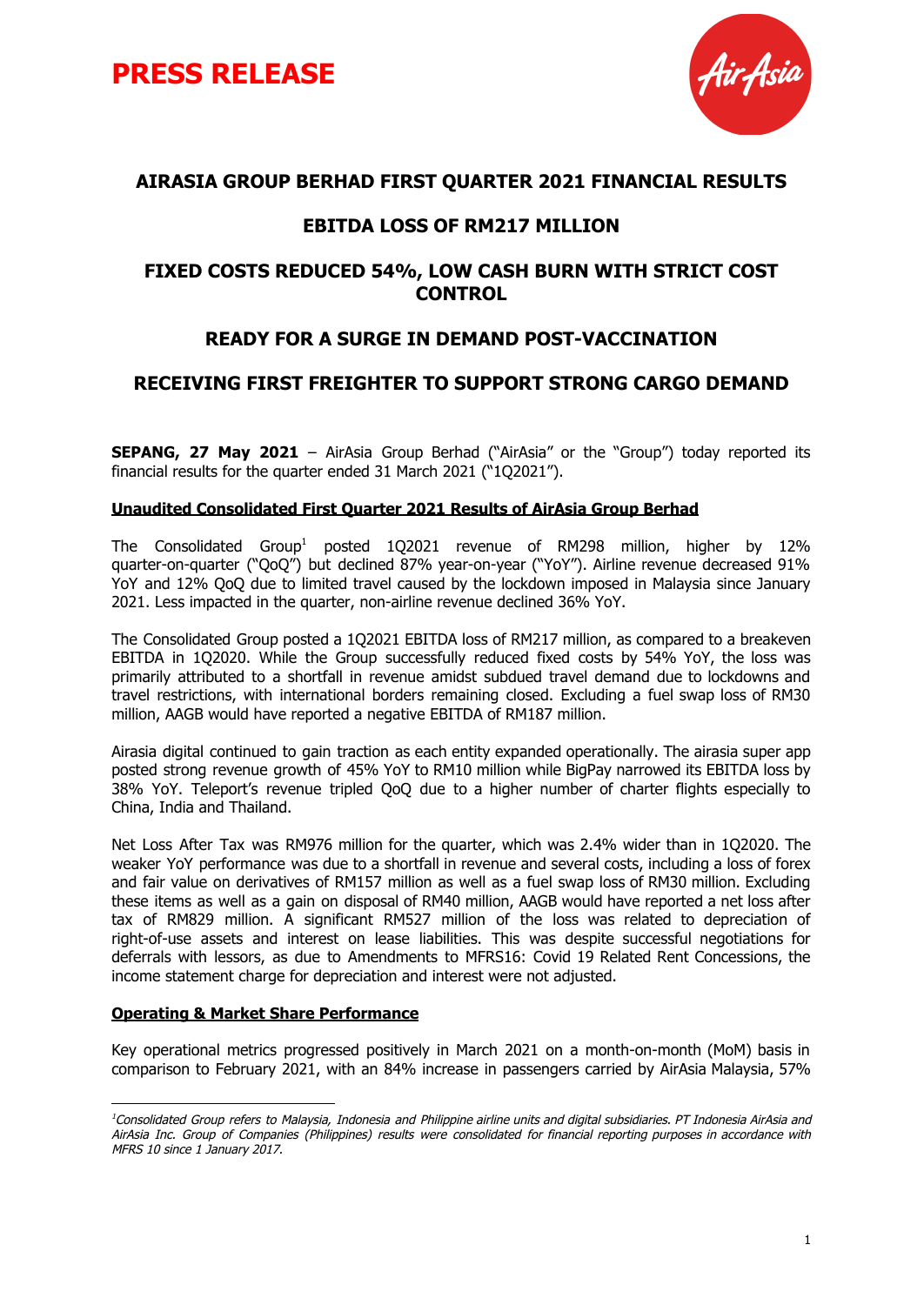# **PRESS RELEASE**



increase in passengers carried for AirAsia Philippines, 29% increase in passengers carried by AirAsia Indonesia, while AirAsia Thailand more than doubled its number of passengers carried. Revenue per ASK ("RASK") for the Consolidated Group was marginally lower by 2% to 15.03 sen in 1Q2021, while load factor was solid at 67% in 1Q2021 supported by active capacity management.

### **Cost Performance**

Overall, the Group successfully reduced fixed costs by 54% YoY in 1Q2021. Fixed maintenance costs showed the deepest cut of 73% in 1Q2021 due to asset optimisation. Staff costs declined by 62% in 1Q2021, contributed by headcount rationalisation, salary cuts across the board and natural attrition. User charge expenses were reduced by 82% in line with lower traffic, aided by the adoption of contactless procedures and digital check-in processes, resulting in lower ground-handling costs.

#### **On the airline performance results and outlook, President (Airlines) of AirAsia Group Berhad Bo Lingam said:**

"In 1Q21, the Group posted a healthy load factor of 67%, contributed by active capacity management to match demand. This is led by AirAsia Malaysia and AirAsia Philippines with 73% and 74% load factor respectively during the quarter. All of our AOCs experienced reduced operations in the early start of the year due to rising infection cases in our operating markets. However, as vaccine rollout accelerated within the Asean region, we have seen improvements in the number of passengers carried in March MoM, led by AirAsia Thailand with a 169% increase.

"AirAsia Indonesia is demonstrating strong signs of recovery as the entity operated close to 70% of pre-Covid domestic capacity in 1Q2021. The drop in January 2021 MoM was due to the low travel season combined with the government's tighter restrictions on travel. AirAsia Thailand successfully resumed domestic routes by the end of March due to positive pick-up in demand, however, the entity is now being impacted by a third Covid-19 wave that began in early April 2021.

"As for AirAsia Malaysia, recovery remains subdued due to the lockdown measures imposed in Malaysia since early January 2021. We expect domestic operations in Malaysia and Philippines will be below 25% of pre-Covid levels, until at least September 2021, while more of the population are receiving their vaccinations.

"Cost containment has been one of our most significant measures to ensure sufficient liquidity in this challenging period. In 1Q2021, we have managed to keep fixed costs low with a reduction of 54% YoY. Our fixed costs have positively been on a QoQ downtrend since Covid hit in late 1Q2020. Airline staff costs were also down 62% YoY and another 16% QoQ due to headcount rationalisation & attrition. We have restructured our fuel hedges with supportive counterparties, and thus, expect to see no fuel hedging losses from 2Q2021 onwards. This is on top of steady support from lessors and banks for deferrals, as seen in the 80% YoY reduction in repayment of borrowings and lease liabilities for 1Q2021.

"Nonetheless, we remain confident of our ability to recover quickly and strongly due to pent-up demand. We have observed strong indications, whenever there's a relaxation in domestic travel restrictions, there is also a significant spike in spontaneous travel, resulting in an increase in forward bookings. We remain committed to further developing a solid foundation for sustainable future growth as we look ahead to our path to recovery.

"Furthermore, Asia Digital Engineering Sdn Bhd (ADE), is on track to become a leading aircraft maintenance, repair and overhaul (MRO) in the region, recently receiving the approval from the Civil Aviation Authority of Malaysia (CAAM) to perform base maintenance as well as line maintenance. With exceptional service quality and a lower cost base than many competitors, we foresee this will become a significant profit centre in the future."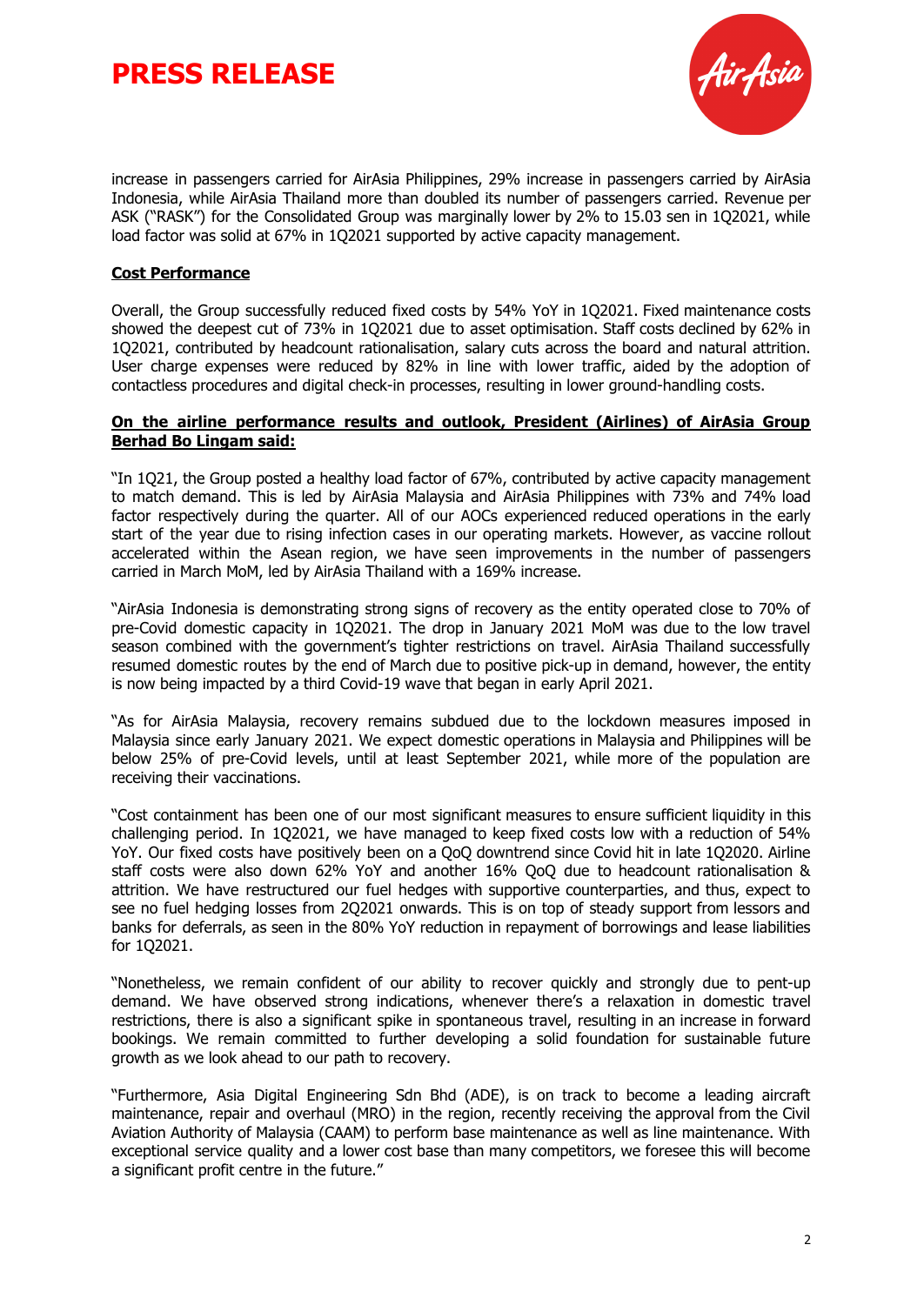# **PRESS RELEASE**



### **On the digital platforms' performance and outlook, President (airasia digital) of AirAsia Group Berhad Aireen Omar said:**

"We are pleased with the robust operational growth by the airasia digital platforms during the quarter. airasia super app is gaining traction as it recorded a 45% YoY increase in revenue with the continuous ramp-up of its products and services. In 1Q2021, we extended the popular Unlimited free delivery to all Unlimited pass holders and launched Asean Unlimited, offering unlimited domestic flights and unlimited delivery to leverage on our strength in connectivity across different geographical locations. We have also successfully launched airasia food in Singapore and are seeing encouraging demand in the market.

"Our Asean expansion plans remain in focus, as we rolled out airasia food in Penang in April. At the same time, we have also launched airasia beauty in Malaysia and Indonesia, acknowledging the surging demand for beauty and skincare products. airasia beauty is centered around providing authentic beauty products with a personalised shopping experience led by our in-house beauty ambassadors. It is expected to further strengthen our e-commerce offerings as a new revenue stream. We are also proud to share that airasia farm has been appointed as an official distributor of the original Harumanis mangoes from Perlis. The signature Perlis mangoes are now available for order exclusively on our airasia e-commerce platforms, airasia food and airasia fresh to be delivered right to your doorstep.

"Teleport delivered a positive EBITDA of RM3 million in 1Q2021, despite being impacted by the decline in cargo capacity due to closed borders. QoQ, Teleport revenue tripled, boosted by higher number of charter flights especially to China, India and Thailand. During the quarter, Teleport obtained its Forwarding Agent license which will facilitate 24-hours delivery, and announced its partnership with McDonald's Philippines as its delivery service provider for Metro Manila.

"Most recently in May, Teleport obtained the Postal and Courier License from the Malaysian Communications and Multimedia Commission (MCMC), allowing Teleport to provide international and domestic courier services in Malaysia. Teleport is also actively working on establishing a cargo-only core network to increase independence from passenger networks during these challenging times and is in the midst of leasing a freighter aircraft and converting two A320 passenger planes to cargo-only freighter planes in order to meet growing demand. The conversion, involving seat removal of the A320 aircraft, is completed for its plane in Malaysia and its airworthiness inspection is satisfactory by CAAM. It is currently awaiting CAAM operational approval which is targeted to be mid-June. As for Teleport's A320 plane in Thailand, it is pending approval from CAAT to start conversion.

"BigPay narrowed its EBITDA loss by 38% YoY in 1Q2021, as margins improved due to 33% lower operating expenses. Revenue was 5% higher QoQ contributed by higher payment and remittance. During the quarter, BigPay launched a cash top-up facility via over 2,400 7-Eleven stores across Malaysia. In April, BigPay announced its first insurance product, an all-in-one lifestyle insurance providing coverage with premiums from as low as RM30 yearly. BigPay is exploring low rate lending products and has interest in submitting for a digital bank license in Malaysia.

### **On the group's outlook, CEO of AirAsia Group Berhad, Tan Sri Tony Fernandes said:**

"Last year we laid the right foundations for a more robust and resilient future. We are seeing our hard work in 2020 starting to pay off with a leaner and more optimised airline operation and a significantly lower cost base and cash burn QoQ. This was despite starting 2021 with international borders remaining closed and further domestic travel restrictions put into place as many countries experienced a third wave of the pandemic.

"I am thrilled with the accelerated growth of our non airline digital businesses, the majority of which are already profitable. We are on track to achieve our goal of becoming the Asean super app of